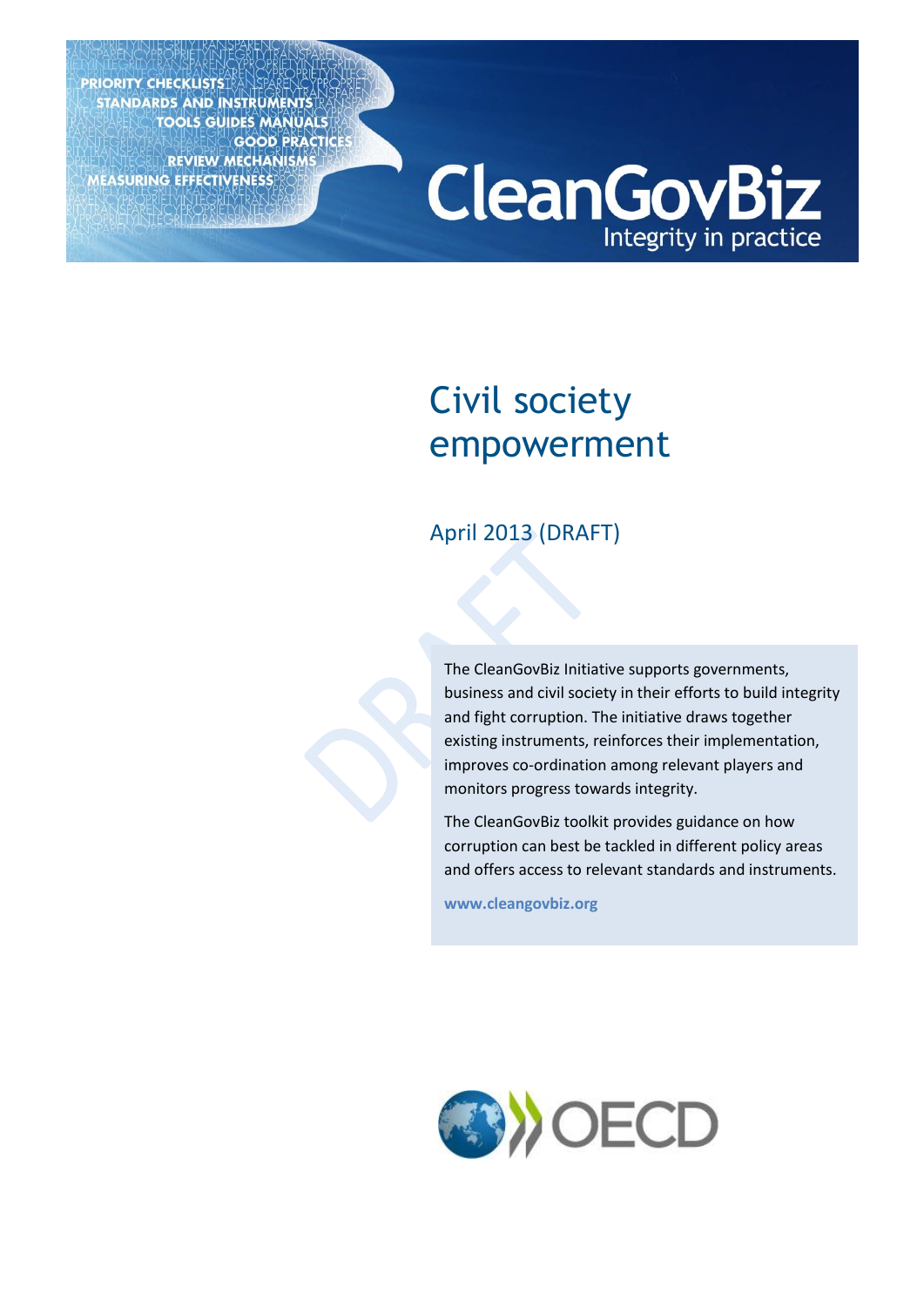This work is published on the responsibility of the Secretary-General of the OECD. The opinions expressed and arguments employed herein do not necessarily reflect the official views of the Organisation or of the governments of its member countries.

This document and any map included herein are without prejudice to the status of or sovereignty over any territory, to the delimitation of international frontiers and boundaries and to the name of any territory, city or area.

#### © OECD 2013

OECD freely authorises the use of this material for non-commercial purposes. Requests for commercial use or translation of this material should be submitted to contact@cleangovbiz.org.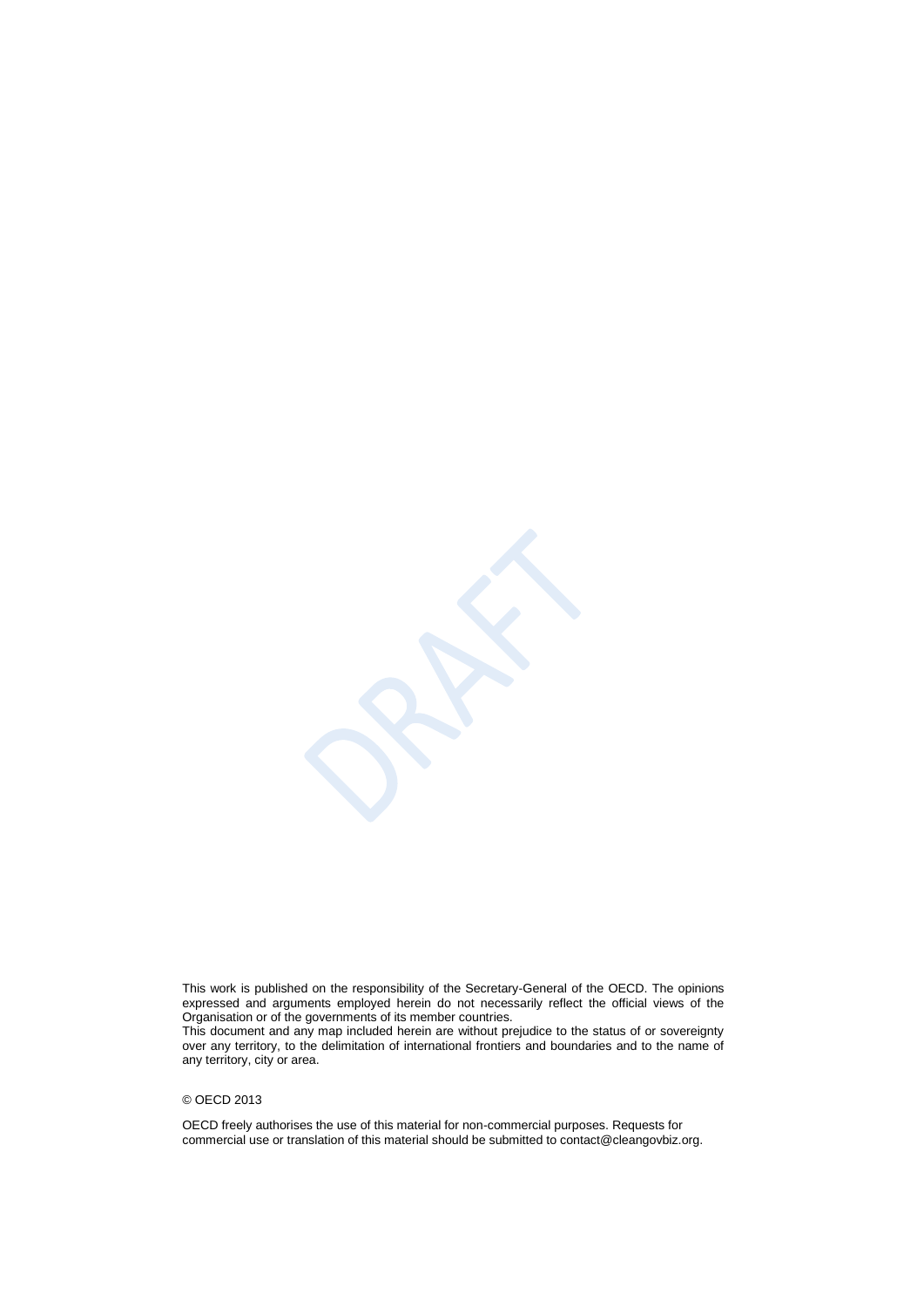

## **Civil society empowerment**

#### **Introduction**

Civil society has a key role to play in fighting corruption, from monitoring public services, denouncing bribery to raising awareness of all economic and political actors. Since most cases of corruption involve pubic officials and private companies, civil society as an independent actor representing the interests of the general public is uniquely positioned denounce and expose corruption cases and put pressure for reform. Governments therefore have to take measures to enable and strengthen civil society participation and civil society has to be aware of its role and make use of its potential leverage.

#### **Aim of the questionnaire**

The following questionnaire aims at identifying potential impediments to an effective and positive contribution of civil society to promote integrity and fight against corruption.

An effective participation of the civil society in the fight against corruption depends on three key factors (i) the existence of a legal framework that enables Civil Society Organizations' (CSOs) participation without political and legal restrictions (ii) the willingness of the state to engage constructively with the civil society and (iii) the effective engagement of CSOs in the fight against corruption.

#### **Recipients of the questionnaire**

This questionnaire should be addressed to:

- CSOs that are specialized in anti-corruption issues
- Other key CSOs (trade unions, academic institutions, professional associations, etc.)
- Political parties and policy institutions
- Government anti-corruption bodies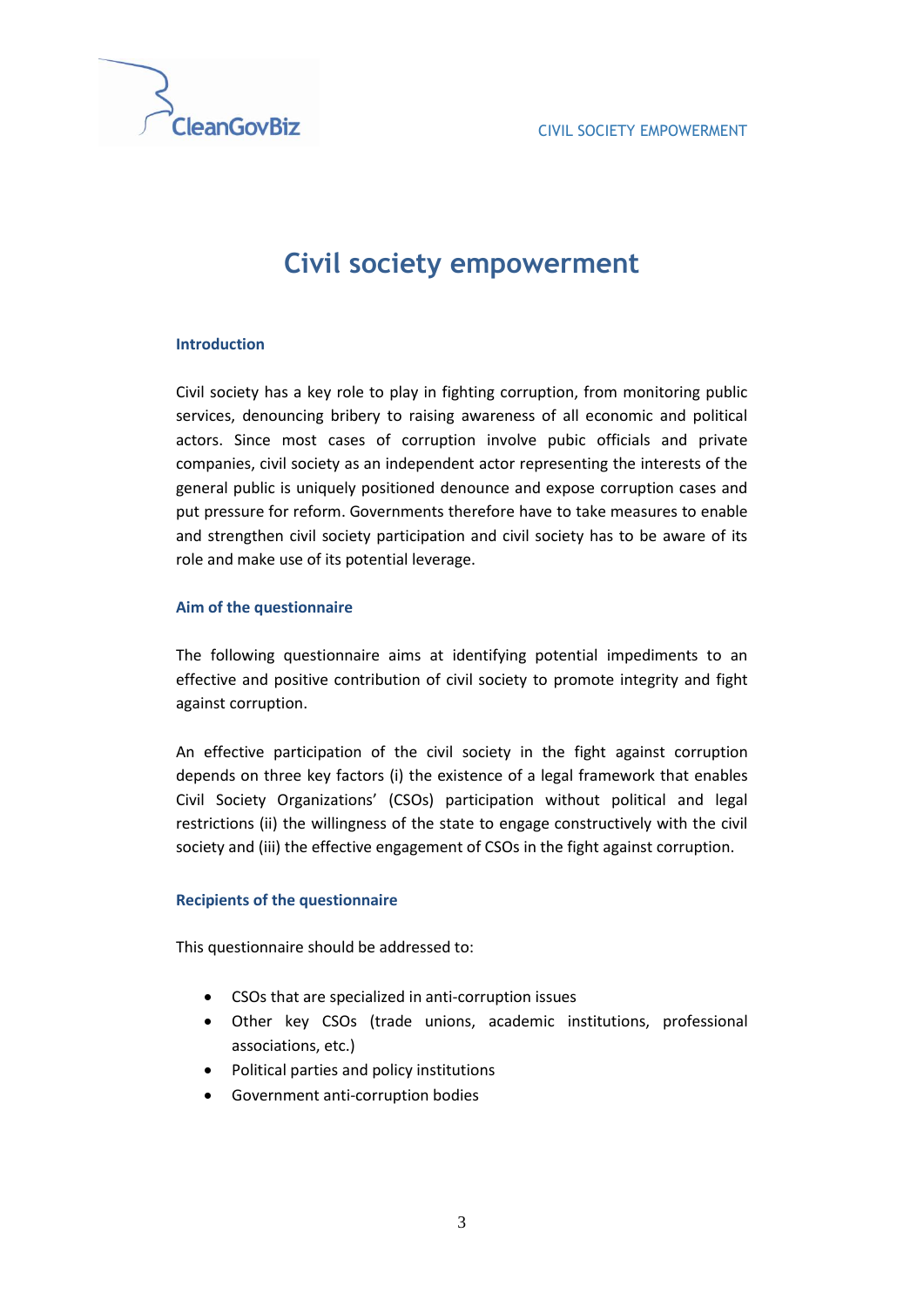

## **Priority Checklist**

#### **Is there an enabling environment for an effective role for CSOs?**

- 1. Are there legal provisions that aim at **respecting and protecting the freedom of citizens and CSOs** to seek, receive and publish information regarding corruption? If so, are those provisions clear and unambiguous?
- 2. Are CSOs **independent**? If so, how is this independence sustainably ensured? Do CSOs have sufficient **capacity** to play an effective role in the fight against corruption?

#### **II – Is the state developing a constructive cooperation with CSOs?**

- 3. Are citizens and CSOs **informed** about the government's anti-corruption work and bodies, their role, agenda and actions? Is that information easily accessible notably on the internet?
- 4. Are citizens and CSOs **consulted** during the policy–making process?
- 5. Are citizens and CSOs **actively participating** in the decision-making processes? Do citizens have the right to propose new legislation? Are they participating in working groups?

#### **Is civil society playing a strong and effective role?**

- 6. Are CSOs **raising awareness** against corruption? Are they **monitoring** the actions and decisions of governments in potential risk areas? Are they also **exposing** corruption cases and criticizing corrupt officials and institutions?
- 7. Are CSOs actively **promoting civil society's participation** and **building coalitions** with key stakeholders in order to influence the public policy debate? Are they **lobbying** and **proposing alternatives** for new institutional devices and solutions to prevent or penalise corruption?
- 8. Are CSOs **responsible role models** of the changes they wish to implement (transparency, reporting, accountability, etc.)?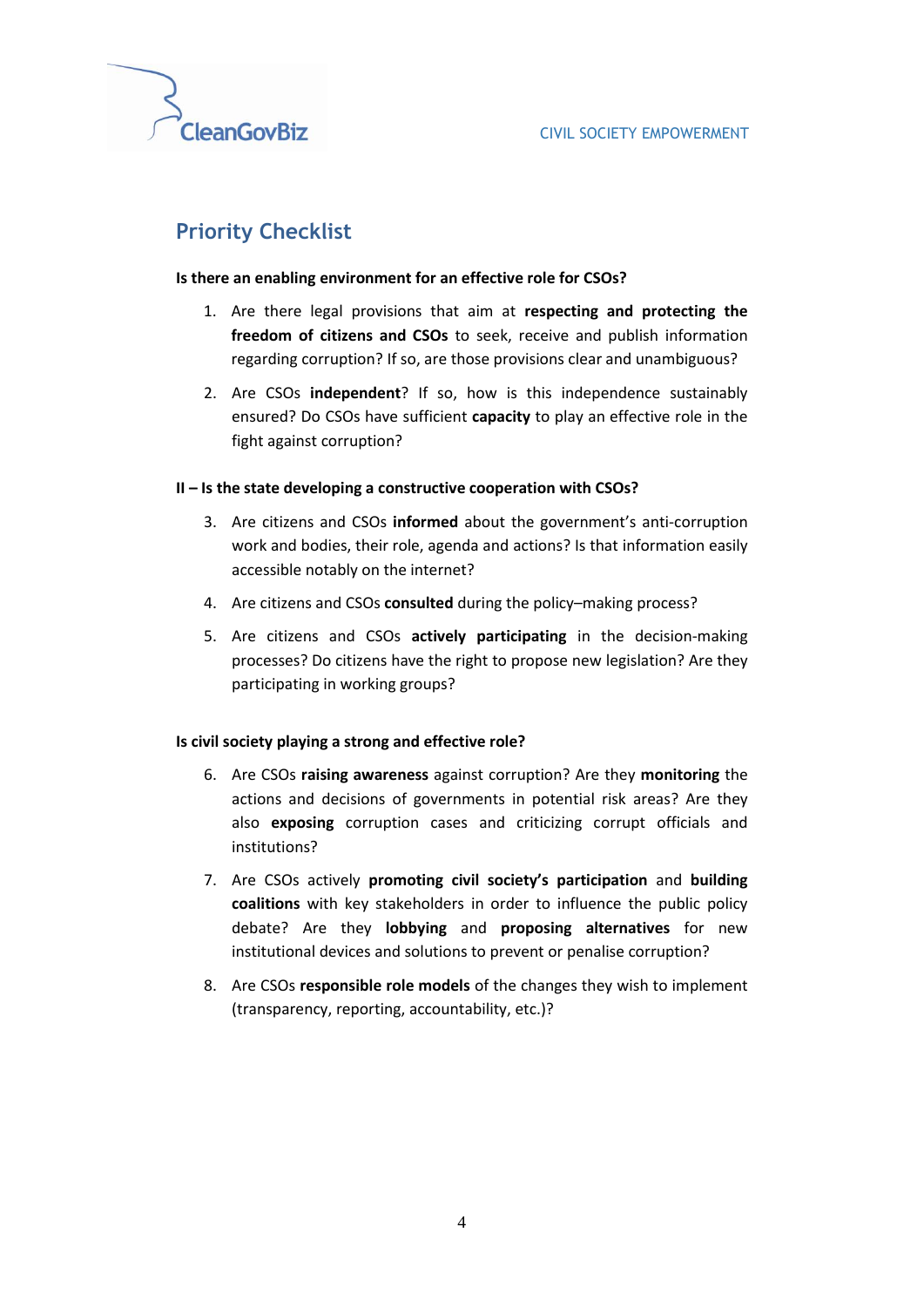

### **Implementation guidance**

#### **I - Is there an enabling environment for an effective role for CSOs?**

The following questions aim at understanding if citizens and CSOs are free and able to have a positive contribution to fighting corruption and promoting integrity. The engagement of civil society will depend on the leverage and pressure that government can exert on citizen and CSOs. The constraints and hurdles that the state can impose on the civil society can have multiple origins ranging from excessive bureaucracy to unfair and unjustified laws that translate into penal and pecuniary sanctions.

1. Are there legal provisions that aim at **respecting and protecting the freedom of citizens and CSOs** to seek, receive and publish information regarding corruption? If so, are those provisions clear and unambiguous? *Please provide a reference to any legal provisions, regulations or policies that support your answer*

A flourishing civil society depends on the freedom and commitment of individuals pursuing their own chosen ends. The law defines and influences the role of those individuals as well as CSOs. It is then implicit that an enabling legal environment enhances civil society while a restrictive one will endanger it.

Along fundamental individual rights such as freedom of speech and the right to petition the government, individuals need to be able to organise themselves around common grounds, obtain a legal identity for informal groups and become CSOs. A crucial part of an enabling legal environment for CSOs involves arrangements to incorporate and thus acquire formal "legal personality".

Incorporation grants "legal personality" status to CSOs and protects the principals of such organizations from personal liability for the affairs of the organizations. It also allows the organizations to enter into contracts, incur debt, sue and be sued, and engage in other transactions in the name of the organization without putting the personal assets of their trustees, directors, or officers at risk. On the other hand, obtaining a legal status is often accompanied by some form of registration and regulation by the state.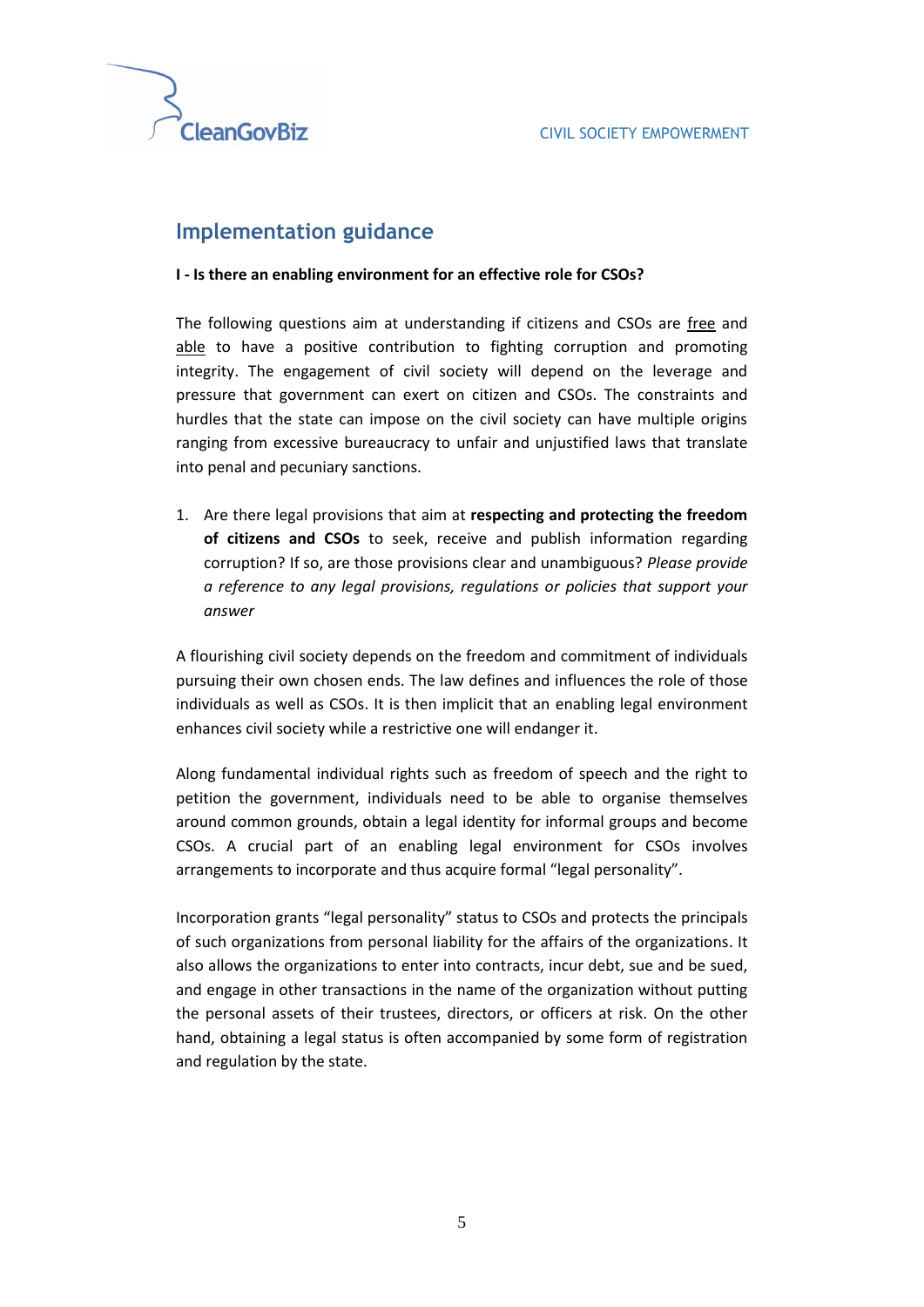

#### **Governing principles towards an enabling environment for civil society**

A number of crucial principles should govern the design and execution of CSO's incorporation and registration procedures. Most important among these principals are the following:

- Legal provisions allowing CSOs to incorporate should be made easily available and criteria must be clear and unambiguous and not be unduly restrictive;
- The right to associate and to form CSOs carries with it the right of these organizations to the fundamental rights that apply to natural persons, such as the rights of freedom of speech and association, and the right to petition the government;
- Governments may choose, as a condition of incorporation, to register CSOs. Such registration can help clarify the status of these organizations and bolster public confidence in them. Any such registration provisions should adhere to the following guidelines, however:
	- oRegistration should be conducted by independent authorities;
	- oRegistration procedures should be uniform;
	- oProcedures and criteria for registration should be publicly available, clear, and straightforward; fees should not be prohibitive;
	- oAny denial of registration must be subject to court review;
	- oRegistered organizations may be required to present by-laws specifying the governance structure of the organization;
	- oGovernmental authorities should maintain a record of registered organizations.

Public authorities may legitimately mandate transparency by requiring regular reports from registered CSOs. Several principles should apply to the design of such public reporting requirements, however:

- Reporting requirements should serve valid public purposes, not be unduly burdensome;
- Government should establish procedures for receiving and storing required reports from CSOs;
- Coordinating bodies, such as NGO Councils, should be encouraged to assist organizations in meeting public registration and reporting requirements.

*Source: "Towards an Enabling Legal Environment for Civil Society", Statement of the 16th annual John Hopkins International Fellows in Philanthropy Conference, Nairobi*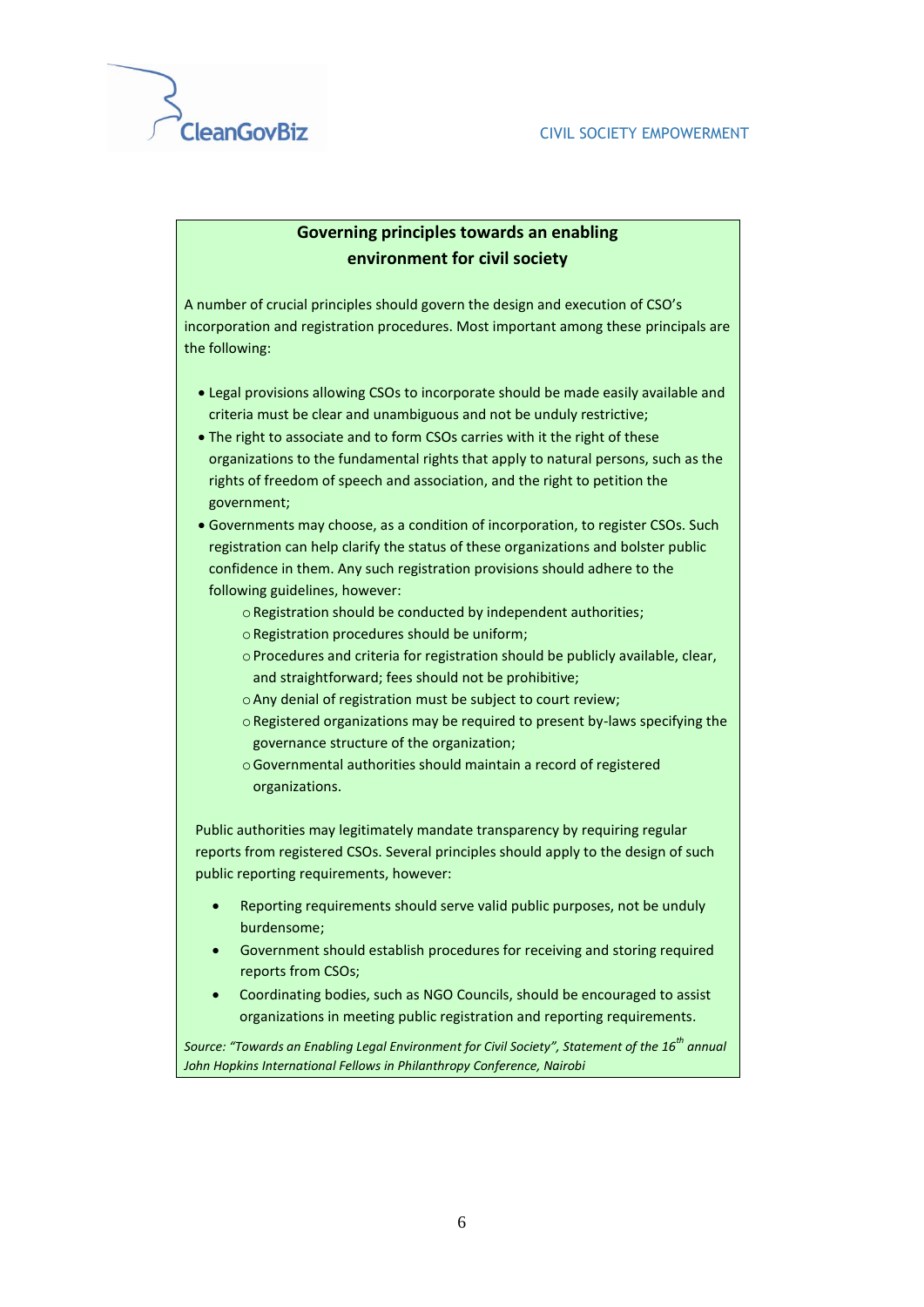

2. Are CSOs **independent**? If so, how is this independence sustainably ensured? And do CSOs have sufficient **capacity** to play an effective role in the fight against corruption? *Please provide a reference to any legal provision that supports/guarantees the independence of CSOs from the state and elements/programs that aim at* 

*building their capacity in the fight against corruption field.* 

The credibility of the message conveyed by CSOs depends on two major factors: (i) their independence from the state and (ii) their capacity to fight corruption and promote common interests.

CSOs' ability to be vocal and to expose corruption cases is clearly linked to their **independence from government**. CSOs that rely heavily on public financing and civil servants for their operations can be subject to pressures from the state. Thus, CSOs should be encouraged to become structurally and financially independent from the state.

CSO's potential in contributing to development and fighting against corruption has often been challenged by **capacity constraints** in terms of HR and finances. Those constraints have a direct impact on CSO's aptitude to mobilize resources and to become independent. CSOs should encourage the participation of its members in training programs and seminars that strengthen not only their knowledge on corruption fighting and their interaction with other key stakeholders (notably government and donors) but also their management and financial skills.

The **sustainability** of CSO's activities and the effectiveness of their anti-corruption efforts will also depend on their ability to put in place solid internal mechanisms. In order to ensure that sustainability, CSOs should (i) have appropriate governance structures, (ii) adopt high professional and ethical standards for staff members and management and (ii) develop transparent accountability and reporting systems both towards donors and the communities they are serving.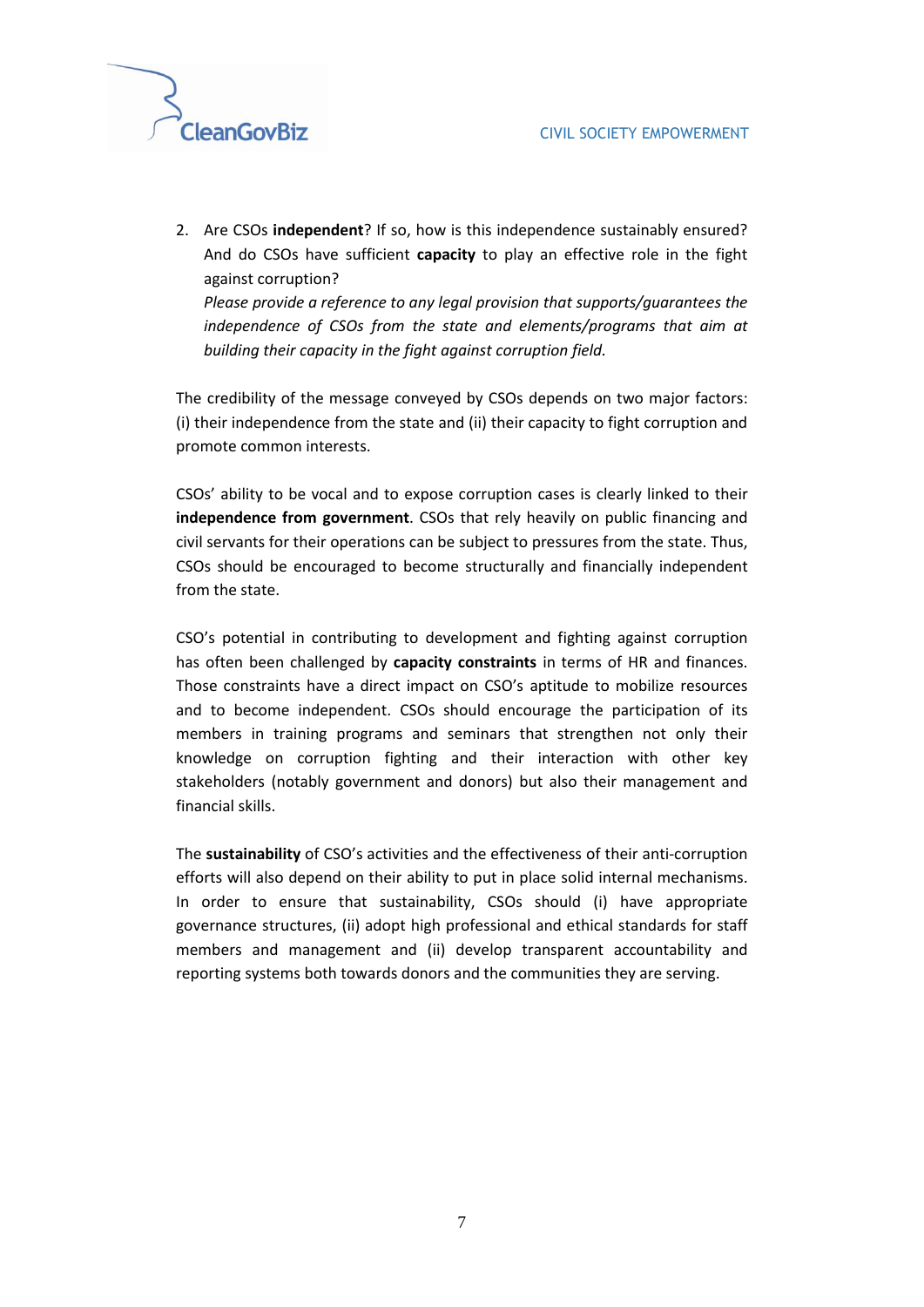#### **UNODC's capacity building activities to fight against corruption**

The United Nations Convention against Corruption (UNCAC) recognizes the role of civil society in combating corruption under its Article 13, by calling on governments to increase transparency, improve public access to information, as well as to promote public contribution to government decision-making processes.

UNODC bolsters the capacity and engagement of civil society, especially from developing countries, by delivering training to CSOs on UNCAC and its review mechanism. UNODC also supports CSO engagement in intergovernmental meetings and provides the necessary tools for them to work constructively with their governments and the private sector on UNCAC implementation.

#### *Building the capacity of Civil Society in the Arab Spring countries*

On 12 May 2012, 40 representatives from 25 officially registered Egyptian nongovernmental organizations (NGOs) and nine Tunisian NGOs gathered to attend a fourday workshop organized by UNODC, in cooperation with the Egyptian government's Information and Decision Support Centre (IDSC), Egypt's Social Contract Centre and Transparency International.

The overall objective of the workshop was to build the capacities of civil society organizations with regards to United Nations Convention Against Corruption (UNCAC) and its Review Mechanism. UNCAC, to which both Egypt and Tunisia are signatories, encourages states to involve civil society in the fight against corruption. The workshop aimed also at enhancing the relationship between civil society organizations (CSOs) and the Egyptian government in order to establish an effective and cooperative relationship through which CSOs provide the government with suggestions and recommendations to better comply with UNCAC and to better combat corruption in the country.

*Source: UNODC*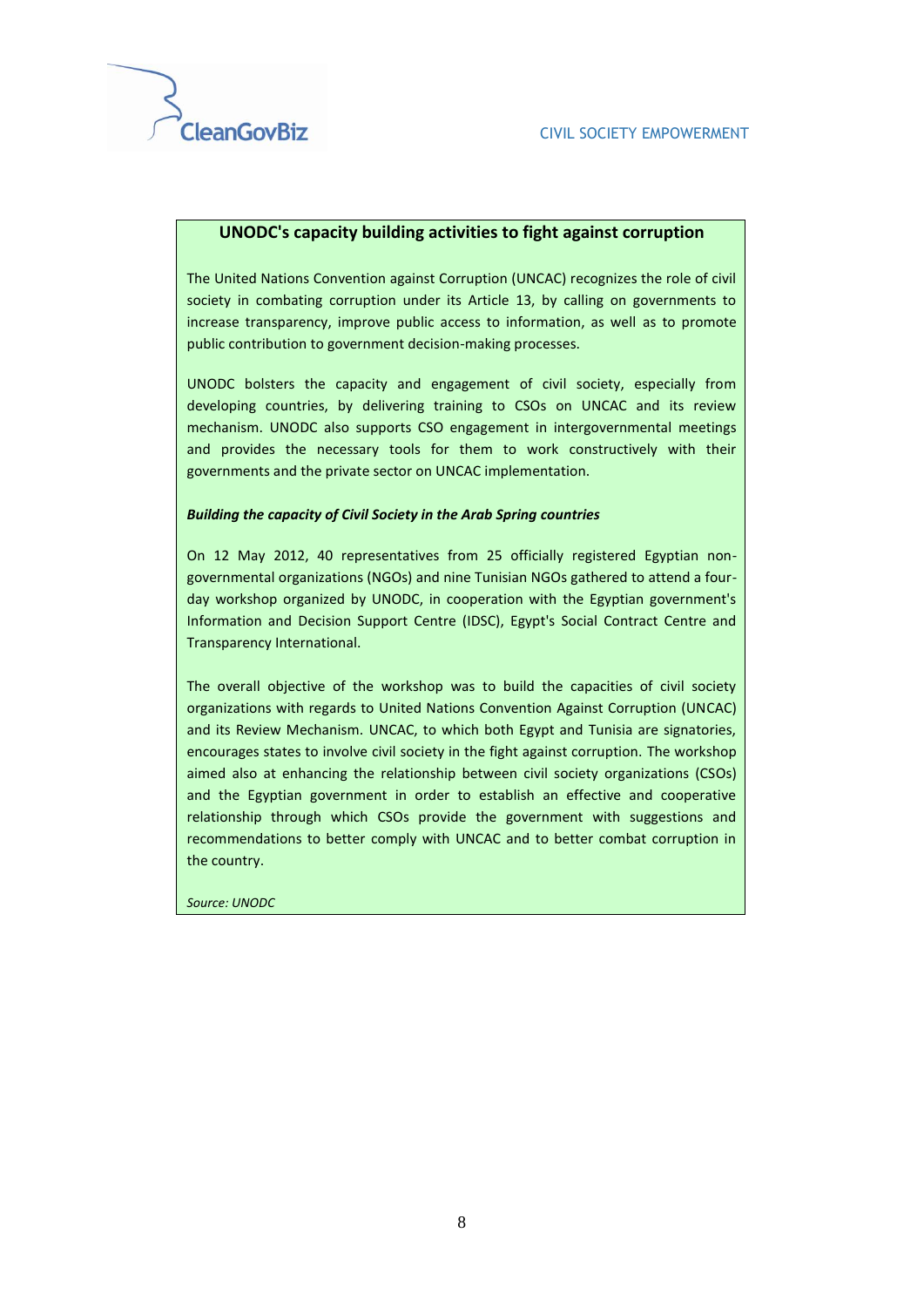#### **Example of an initiative that aims at reinforcing CSO's capacity and independence: The case of the Partnership for Transparency Fund (PTF)**

The Partnership for Transparency Fund (PTF) was established in 2000 with the goal of helping citizens to fight corruption and meet citizen demand for good governance.

The PTF considers that civil society has an important role to play in the development of anti-corruption and good governance programs, and it can play this role more effectively if it is independent, financially, from government or direct bilateral or multilateral funding. Through technical and financial support, PTF empowers Civil Society Organizations (CSOs) to play an effective role in the design, implementation and monitoring of anti-corruption activities.

PTF supports projects that give voice to civil society, demonstrate the value of constructive partnerships between government and civil society, and result in capacity building through action learning.

The PTF model is based on volunteer senior governance advisers. The advisers are generally retired from various development institutions, NGOs and Government Agencies. PTF recognizes that for civil society to play a key role in holding governments accountable to their public, CSOs must be financially independent both from government and from other powerful vested interests, including major donors.

PTF awards small grants (\$25,000 – \$40,000) for CSOs that develop results-oriented and time-bound (typically 12-18 months) projects. PTF will only support projects that (1) will have a direct and sustainable impact on reducing corruption, (2) as far as possible have a measurable and sustainable outcome and (3) involve direct interaction with public agencies. PTF views that Anti-corruption campaigns work best when targeting an environment of corruption rather than the wrong doings of individual public actors.

PTF's advisers work with CSO grantees on project design and grant management as well as providing general coaching and mentoring. Adviser support throughout a project's lifecycle helps to build strong bonds with grantees and often times allows for the continuation of successful endeavours, ushering in additional project phases and bolstering the CSO's impact.

*Source: The Partnership for Transparency Fund*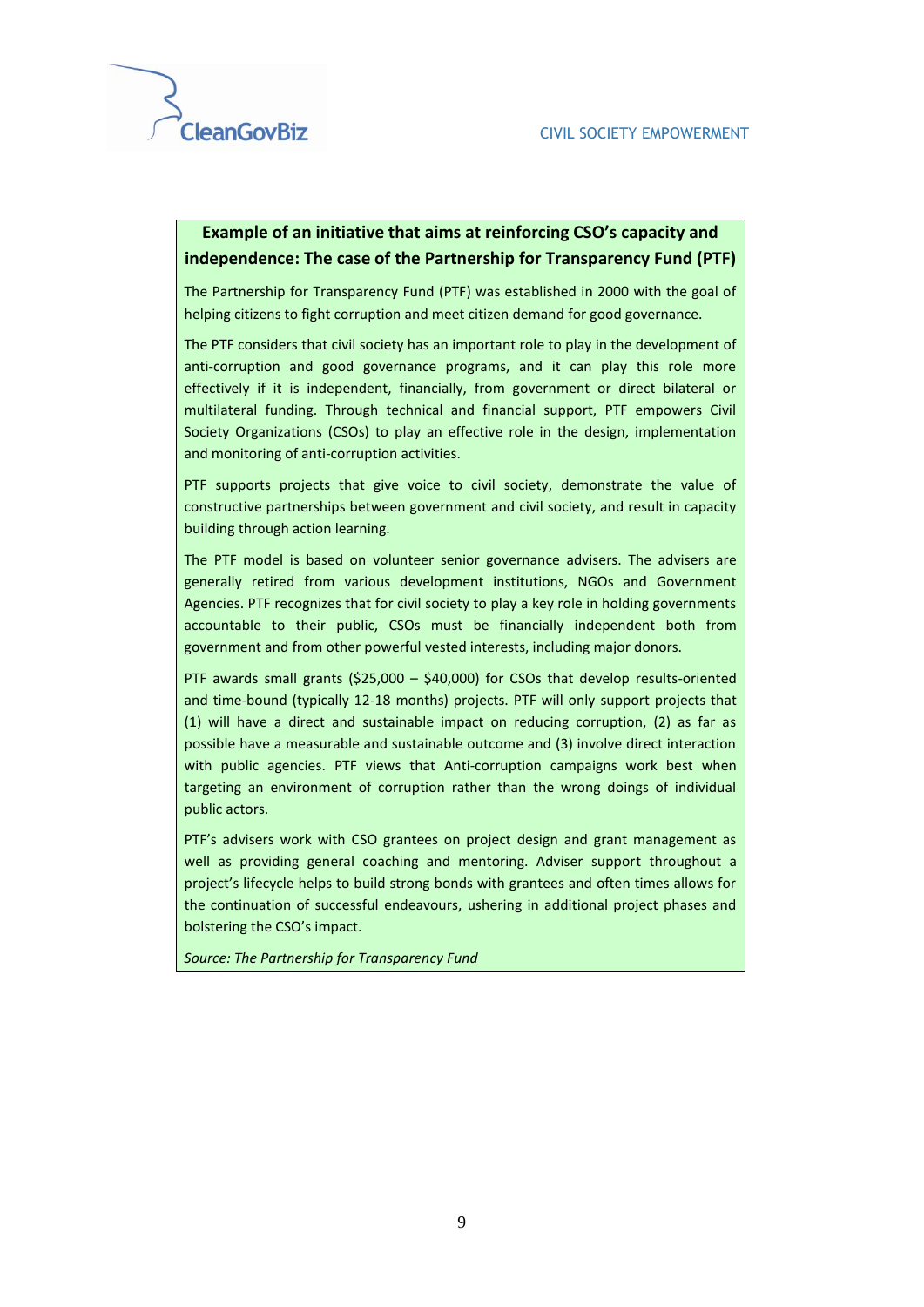#### **II - Is the state developing a constructive cooperation with CSOs?**

Strengthening the relationship between the state and its citizens in relation to anti-corruption issues will allow (i) to improve the quality of policies by integrating different points of view (ii) to meet the challenges deriving from fast changing public trends (iii) to respond to calls for greater government transparency and accountability and (iv) to strengthen public trust in the government and its actions.

3. Are citizens and CSOs **informed** about the government's anti-corruption work and bodies, their role, agenda and actions? Is that information easily accessible, notably on the internet?

Access to information requires sound legislation, clear institutional mechanisms for its application, independent oversight institutions and effective judiciary for enforcement. Finally, it requires citizens' to know and understand their rights and to be willing and able to act upon them.

Today, democratic governments are increasingly under-pressure from citizens to open decision making processes to scrutiny of voters. The general trend is towards sharing information and communicating with general public. Moreover, internet and social networks are increasing citizens' demand and access to information that enable them to judge governments based on their performance.

The level of information available as well as the level of details communicated by the authorities will allow CSOs to collect the information, monitor and finally judge government's actions in relationship with their anti-corruption policy.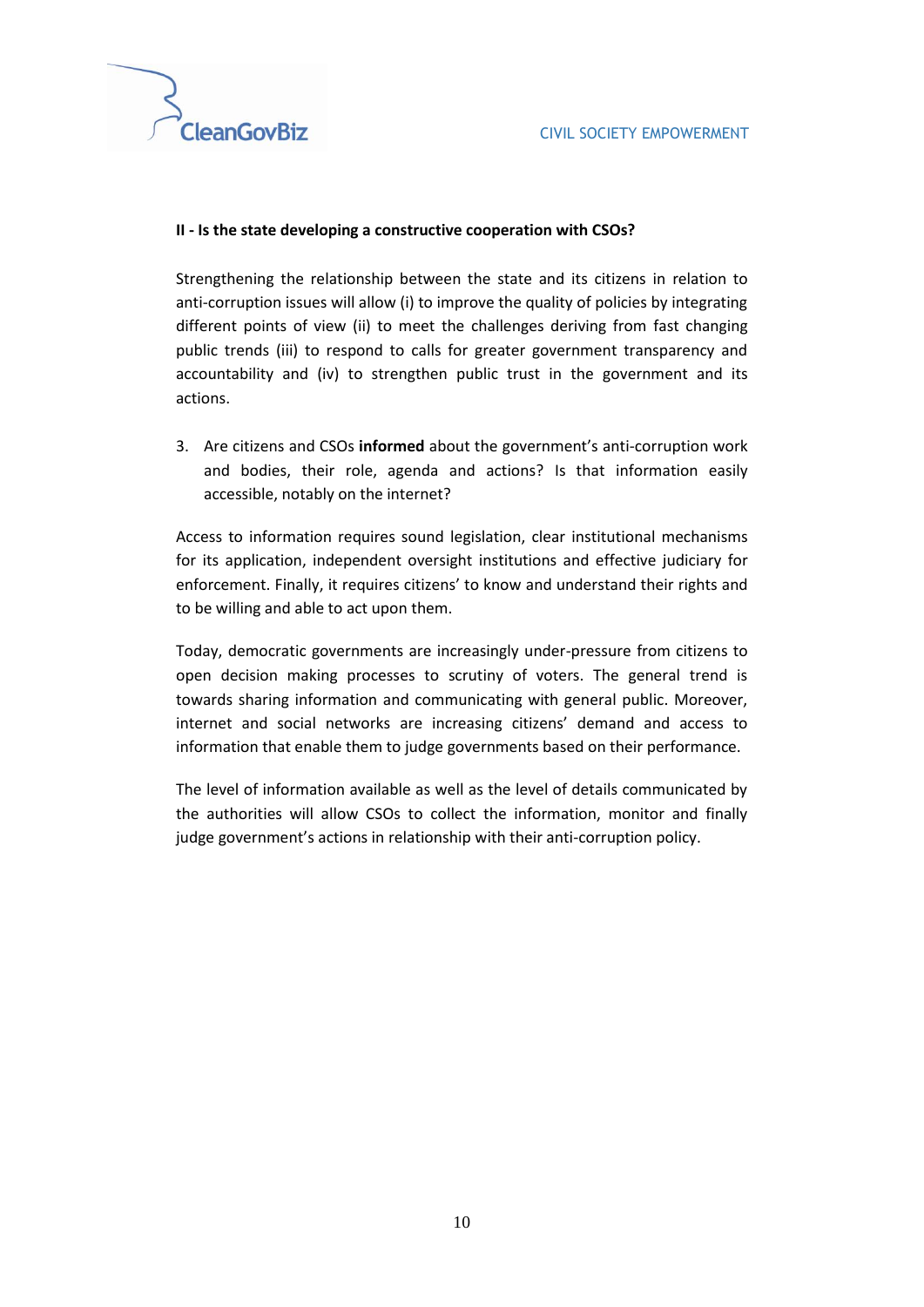#### **What is an open government according to the OECD?**

In the past, the OECD has defined an open government from a threefold perspective: (I) transparency, in other words being exposed to public scrutiny; (ii) accessibility to anyone, anytime, anywhere; and (iii) responsiveness to new ideas and demands.

Today the notion of an open government has received increased attention thanks to the growing role of social networks (within and outside government) and the extensive use of Information and Communication Technologies (ICTs) in society.

These factors have shifted attention from the institutions and rules to the very same practice and impact of an open government. The idea being now that the source of public value is rooted in individual and society choices, expectations, and interests, and that public value cannot be generated by government alone (e.g. the preservation of the environment requires individual behavioural change). Therefore, today, open government is about how government can work with society and individuals to co-create public value.

Source: OECD Principles for Open and Inclusive Policy Making (2010).

\* All country reviews are available online a[t www.oecd.org/daf/nocorruption/convention.](http://www.oecd.org/daf/nocorruption/convention) 

#### **Example of CSOs participation to promoting integrity: The case of the Public Information Disclosure Act in Indonesia**

In Indonesia, the Public Information Disclosure Act that entered into effect in 2010 specifically encourages civil society's participation during the policy-making process. The acts aims at: (i) securing the right of the citizens to know the plan to make public policies, public policy programs, and the process to make public decisions, as well as the reason of making a public decision; (ii) encouraging the participation of the society in the process of making a public policy; (iii) increasing the active role of the people in making public policies and to manage the Public Agencies properly; (iv) materializing good governance, i.e., transparent, effective and efficient, accountable and responsible; (v) knowing the rationale of a public policy that affects the life of the people; (vi) enhancing the information management and service at Public Agency circles, so as to produce good quality information service.

*Source: Anti-corruption Resource centre*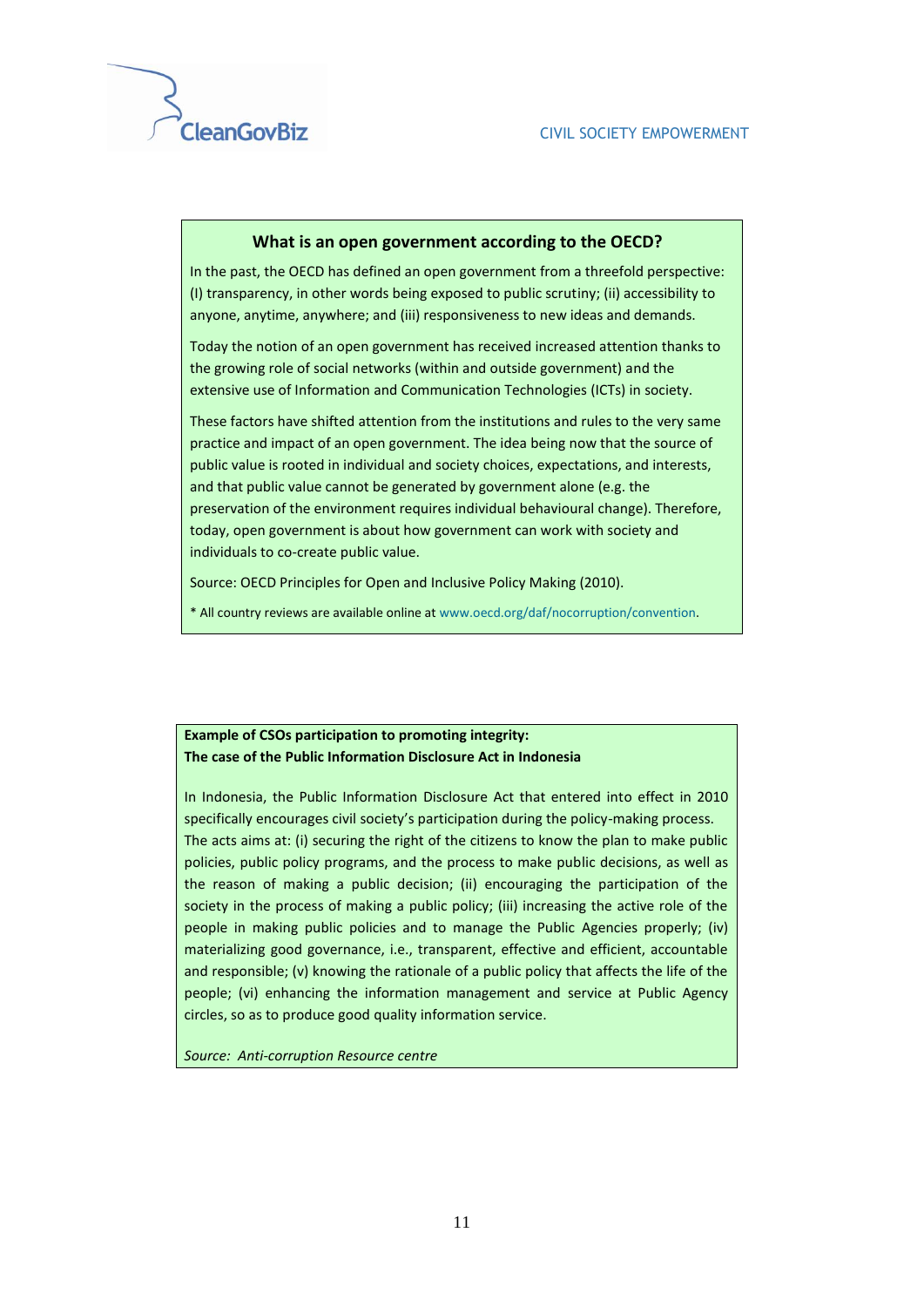

4. Are citizens and CSOs **consulted** during the policy – making process? *Please provide a reference for public consultations with CSOs (if any).*

Consultations have been recognized as an essential element of policy–making in many developed and more recently emerging countries. The opportunities for citizens to provide feedback on policy proposals were once rare. Today, consultations are on the rise as they are increasingly accepted as valuable means of improving the quality of public policy while strengthening its legitimacy. During consultation, it is governments who define the issues, set the questions and manage the process while citizens are invited to contribute their views and opinions. Several OECD countries have long–standing institutional arrangements for consultation (e.g. tripartite forums of government, business and labour). Many have established permanent or ad hoc advisory bodies and commissions that include CSOs.

#### **Example of public consultation: Promoting transparency and fighting corruption in Procurement in India**

The "National Consultation on Transparency and Anti-Corruption Measures in Procurement" was concluded in April 2012, in New Delhi, India. It was organized by the Global Compact Network India in partnership with the UN Office on Drugs and Crime (UNODC), the consultation provided an opportunity for stakeholders to discuss ways to enhance transparency and strengthen anti-corruption measures in the procurement process.

The consultation was attended by high-level representatives from the Central Vigilance Commission, Comptroller and Auditor General's Office; the Chief Vigilance Commissioner of Public Sector Units; industry associations; private companies; and civil society organizations.

Over the course of two days, participants discussed issues ranging from procurement guidelines, industry-wide efforts, integrity pacts and whistle blower mechanisms to the UN Convention against Corruption and civil society's engagement in public-private partnerships. Industry-wide efforts on transparency and procurement were highlighted by speakers from the Confederation of Indian Industries; the Federation of Indian Chamber of Commerce and Industry Transparency; and the UN Global Compact. Key issues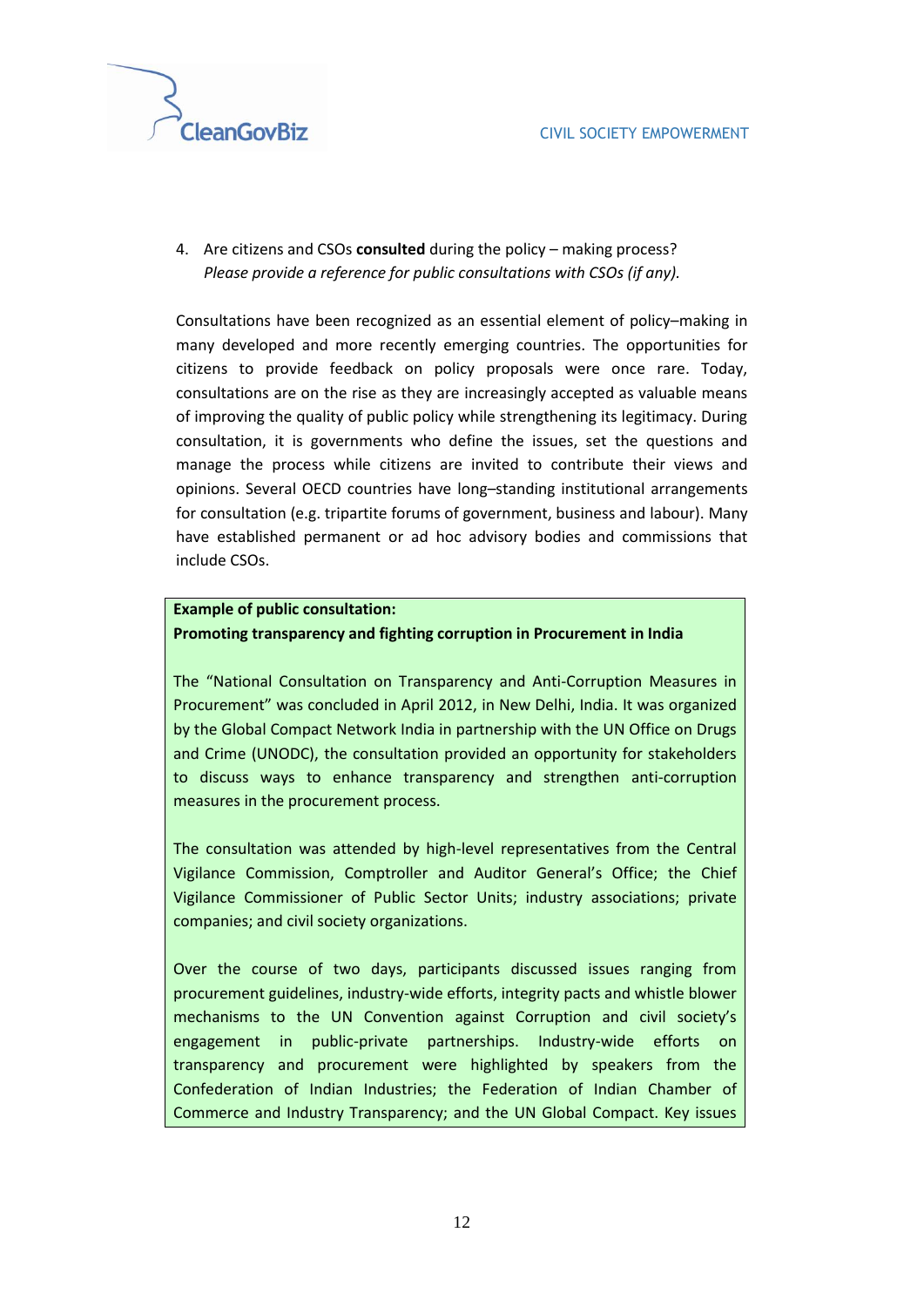

highlighted during the procurement consultation will be summarised shortly.

The National Consultation is part of the UN Global Compact and the Global Compact Network India's joint project on anti-corruption collective action. Supported by the Siemens Integrity Initiative, the initiative is one of five collective action projects launched by the UN Global Compact in December 2010, in which it joined forces with Local Networks and strategic partners to develop anti-corruption collective action projects in the emerging markets of Brazil, Egypt, Nigeria, India and South Africa.

*Source: UN Global Compact*

5. Are citizens and CSOs **actively participating** in the decision-making processes? Do the citizens have the right to propose new legislation? Are they participating in working groups?

Active participation recognizes the capacity of citizens to discuss and generate policy options independently. It requires government to share agenda-setting and to ensure that policy proposals generated jointly will be taken into account in reaching a final decision.

The number of OECD countries that include citizens in formal policy making processes is still limited. An active and formal participation of citizens was mostly implemented in the form of Participatory Budgeting (PB) exercises (see box below) notably in federal countries and local governments. Whereas, in developing countries, governments often show reluctance to actively/formally include citizens and CSOs in policy making processes.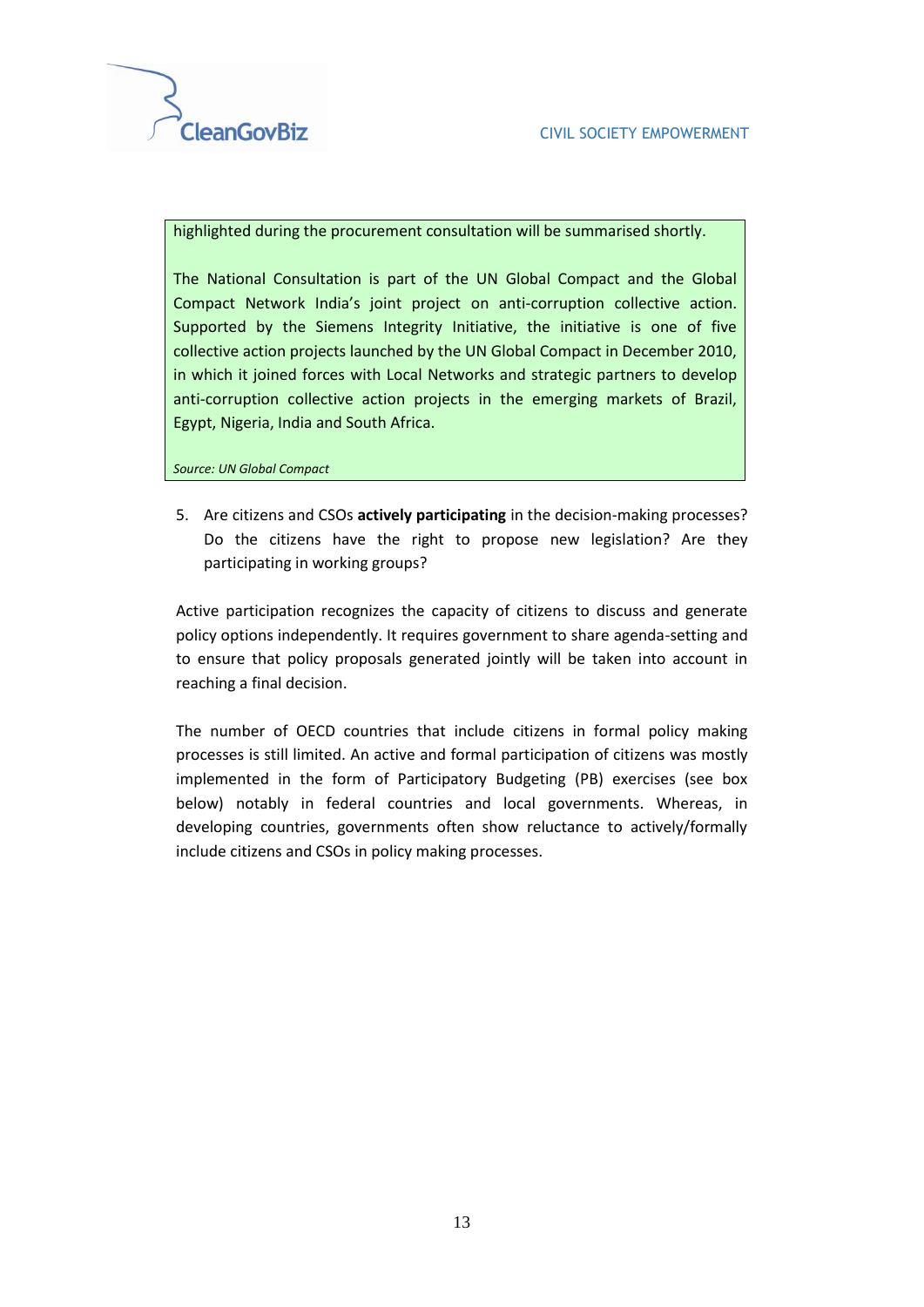#### *Example of active participation of Citizens and CSOs in policy-making: The case of Participatory budgeting and Brazil*

Participatory Budgeting (PB) aims to involve citizens in deciding how a defined portion of public resources will be allocated. It attempts to ensure that public spending is consistent with citizens' needs and priorities.

PB is a process through which the residents of an area, be it a neighbourhood, village, city or local authority area, directly participate in the allocation of a portion of the local government budget or the budget of a specific government sector such as for e.g. maternal health, public transport etc. or an agency like for e.g. a school, health centre etc. PB enables citizens to get informed about available public resources, engage in prioritizing the needs of their locality collectively, propose projects, investments and services and allocate resources in a democratic and transparent way.

CSOs can support PB in multiple ways through, for example, helping to access, analyse and disseminate budget information; conducting research to assess citizen needs and preferences, helping citizens to organise, training and educating citizens with regard to participatory budgeting and budgetary issues in general and, facilitating communication and relations between citizens and government authorities.

A study conducted in Brazil (Zamboni, 2007), tends to demonstrate that on average, counties where PB polices have been implemented are better managed and have recorded fewer irregularities (including corruption and embezzlement cases) than similar counties without PB, when considering the overall number of irregularities and their seriousness.

*Source: CIVICUS (PG Exchange), Yves Zamboni (2007) "Participatory Budgeting and Local Governance: An Evidence-Based Evaluation of Participatory Budgeting Experiences in Brazil"*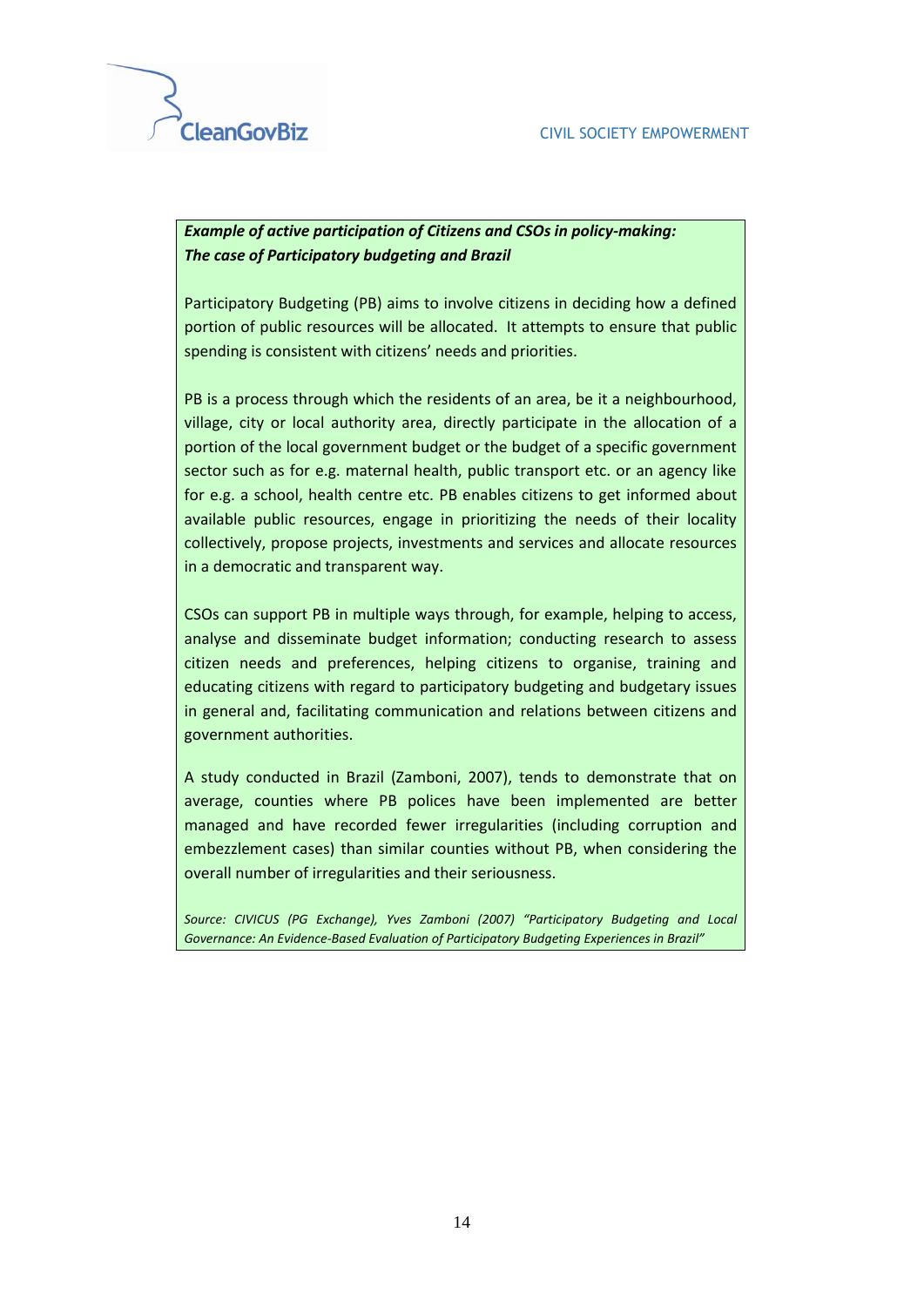

#### **III – Is civil society playing a strong and effective role?**

*6.* Are CSOs **raising awareness** against corruption? Are they **monitoring** the actions and decisions of governments in potential risk areas? Are they also **exposing** corruption cases and criticizing corrupt officials and institutions? *Please share an example of this.*

CSOs have a key role in **raising awareness** and educating citizens about the ill effects of corruption. Educating citizens about the nature and the negative impact of corruption will allow them to recognize and denounce corruption when it occurs. CSOs can then offer citizens the opportunity to convey their messages to a larger audience. CSOs can also conduct regular surveys on corruption, service delivery and diagnostic delivery in order to inform citizens about trends in public services and highlight specific cases of misconduct or corruption.

There is also a growing recognition for the role played by CSOs in **monitoring**  governmental decision and implementing anti-corruption programs. CSOs can monitor and measure progress towards the implementation of commitment of the governments in policy areas including: privatization plans, procurement reforms, allocation of housing, public expenditure tracking, election monitoring and legal reforms. They have the mandate to hold government accountable and demand access to information held by government institutions.

Finally, CSOs have also proved to be instrumental in **exposing** cases of corruption, fraud or maladministration, at the national as well as international levels.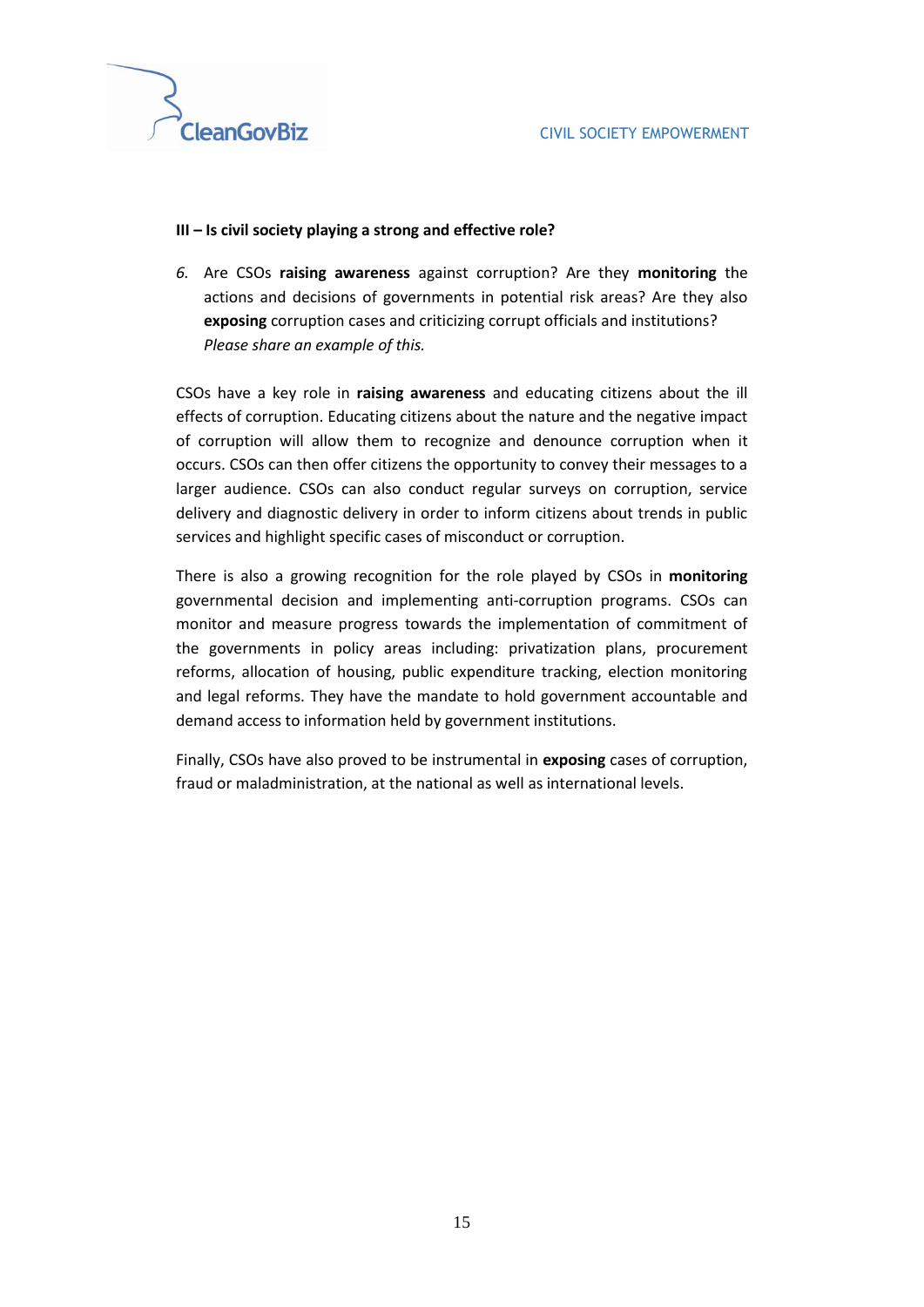**Example of participation of civil Society in monitoring activities: Anti-corruption strategy in Mozambique** 

**Mozambique's Anti-Corruption Strategy** (ACS) for 2006/2010 represents an example of striving to involve various sectors of society in improving public service delivery and fighting against corruption.

The ACS has been designed by an Inter-ministerial Commission on Public Sector Reform as an integral part of the overall public sector reform strategy, whose primarily objective is to improve service delivery to citizens. The public reform strategy is built around five major components, including rationalisation of public service delivery structures, human resource development policy, management of public policy processes, financial management; and good governance and the fight against corruption. The ACS identifies seven major objectives, ranging from rationalisation of administrative procedures, improvement of efficiency and quality of the justice system, strengthening the public financial system to promoting the participation of civil society in the fight against corruption.

For each objective, the ACS details results and specific indicators consistent with the other components of the overall public sector reform. A Technical Commission composed of representatives of the executive, the judiciary, the legislature, civil society and the business sector is in charge of monitoring the strategy with two consultative bodies, the National Anti-Corruption forum and the Provincial forum.

*Source: Anti-corruption Resource centre*

7. Are CSOs actively **promoting civil society's participation** and **building coalitions** with key stakeholders in order to influence the public policy debate? Are they **lobbying** and **proposing alternatives** for new institutional devices and solutions to prevent or penalise corruption? *Please provide an example of this.*

Fighting Corruption and institutional reform cannot be achieved by single players in a sustainable way. CSOs have an important role not only in raising the awareness of the general public about corruption but also in promoting its participation and in coordinating their efforts with key stakeholders. CSOs have an important role in advocacy and awareness rising, with the view to educating the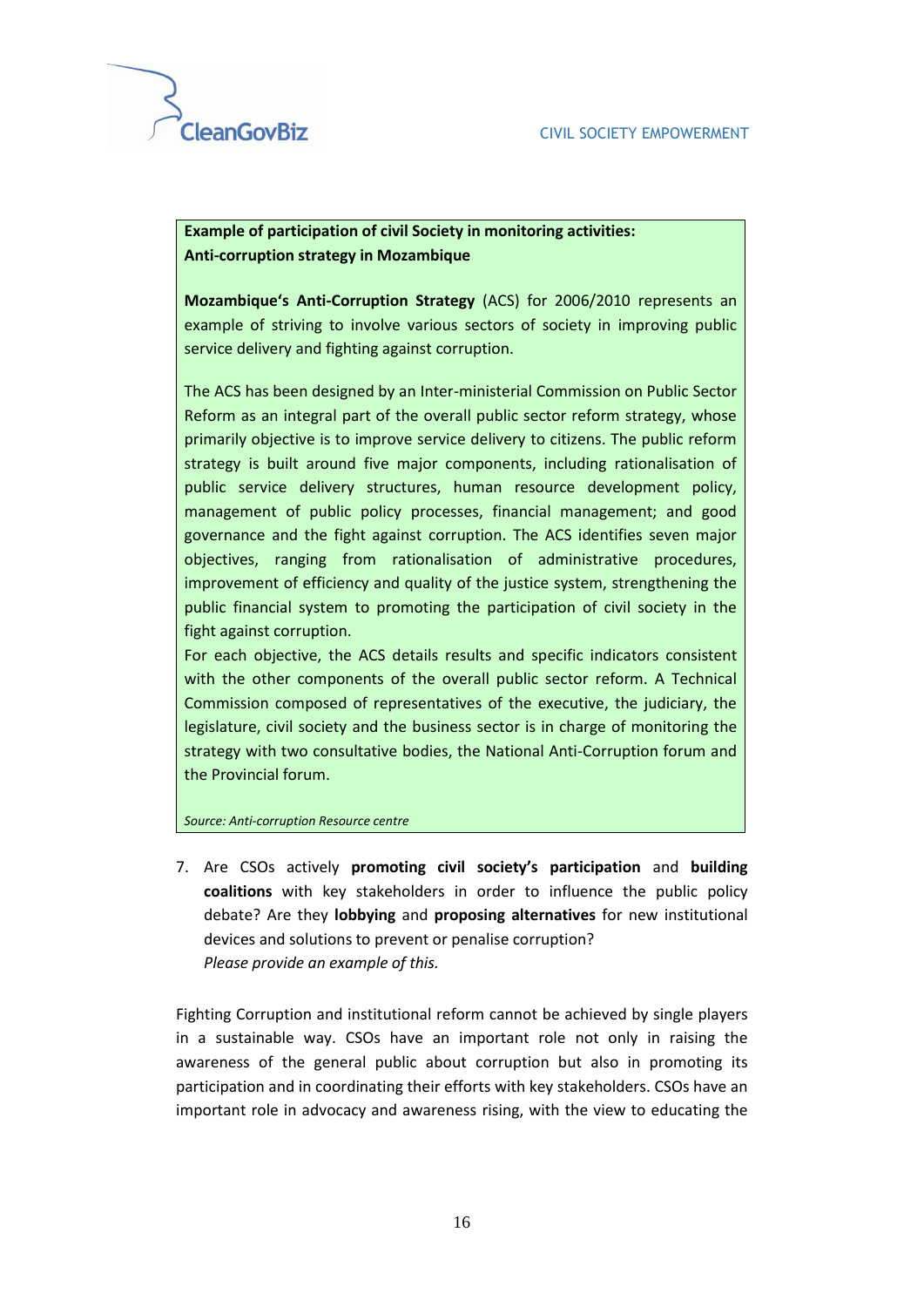

public and building constituencies backing anticorruption reforms. CSOs working on corruption related issues can also coordinate their efforts and build stronger coalitions around issues of common interests, for goals that can be better achieved through greater numbers. Such coalitions may gain a coordinating and representative function in national and international forums.

Through seminars, conferences, and workshops, CSOs can influence new legislation that will aid corruption control or to lobby for new institutional devices to prevent or penalize corruption. Advocacy for legal and judicial reform, freedom of information, business deregulation, privatization, and procurement reform are common themes of civil society interventions. Finally, CSOs can also play a key role by promoting international best practices to prevent and combat bribery and liaise with businesses and business association to adopt ethical codes of conduct that prohibit bribery.

#### **Example of Coalition building: the case of the Extractive Industry Transparency Initiative (EITI)**

EITI, was launched in 2002 to promote transparency and accountability in the extractive industries. For this purpose, it sets a global standard for oil, gas and mining companies to publish the tax and royalty payments they make and for host governments to disclose the revenues they receive.

EITI builds on a coalition of governments, companies, CSOs and international organizations that are involved at all stages of the EITI implementation process. Its coalition approach is also reflected by its governance structure, with an executive board composed of members of supporting governments, civil society and companies. Around 50 of the world's largest oil, gas and mining companies support and actively participate in the EITI. CSOs participate in the EITI directly and through the Publish What You Pay campaign, which is supported by over 300 NGOs worldwide.

EITI has a flexible mechanism in place to monitor and reconcile the reported revenues and payment at country level. The process is overseen by a local multi-stakeholder group composed of participants from the government, companies and national civil society. In Asia and the Pacific for example, Timor-Leste has been one of the first three countries – together with Azerbaijan and Liberia - to become an EITI Compliant country, while Mongolia has achieved EITI Candidate status (ADB/OECD, 2009).

*Source: Anti-corruption Resource centre*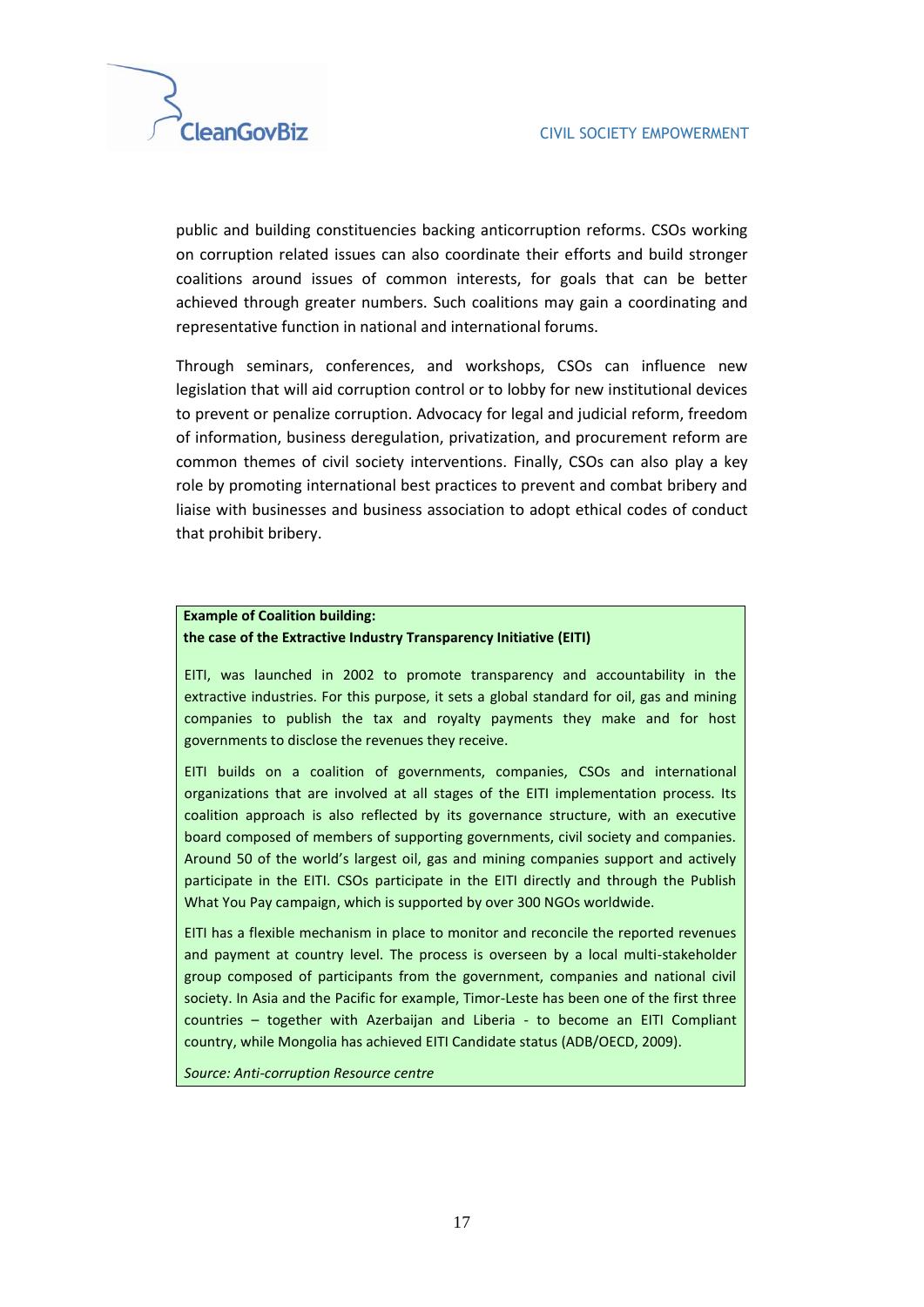

#### **Example of CSOs proposing policies to promote integrity: The Case of Transparency International France** *(Example to be developed)*

- In December 2010, Transparency International France provided policy recommendations regarding the regulation of conflict of interests for public officials.
- Since then, TI has been actively lobbying to push for reforms in the area and to promote integrity in France.
- Recent scandals in French politics provided a renewed impetus for TI to push for more reform in this area.

*Source: Transparency International (December 2010), « Prévenir les conflits d'intérêts dans la vie publique française »* 

8. Are CSOs **responsible role models** of the changes they wish to implement (transparency, reporting and accountability)?

CSOs need to be exemplary in their behavior on a daily basis. They must have an active role in fighting corruption inside their own organization and be beyond reproach. CSOs must be transparent in their operations and open to external scrutiny. Such transparency can be achieved voluntarily by CSOs through regular reporting and communication with various stakeholders including the authorities, media and the general public.

CSOs' failure as role models of integrity and good governance can have negative impacts as it can (i) endanger its role as a watchdog and discredit its actions not only towards the authorities but most importantly towards the general public, (ii) deteriorate the voice and to reduce the audience of corruption fighting organizations and citizens, (iii) endanger whistle blowing mechanisms and (iv) finally it may jeopardize the sustainability of their activities and dry up fund supply and technical assistance from international donors.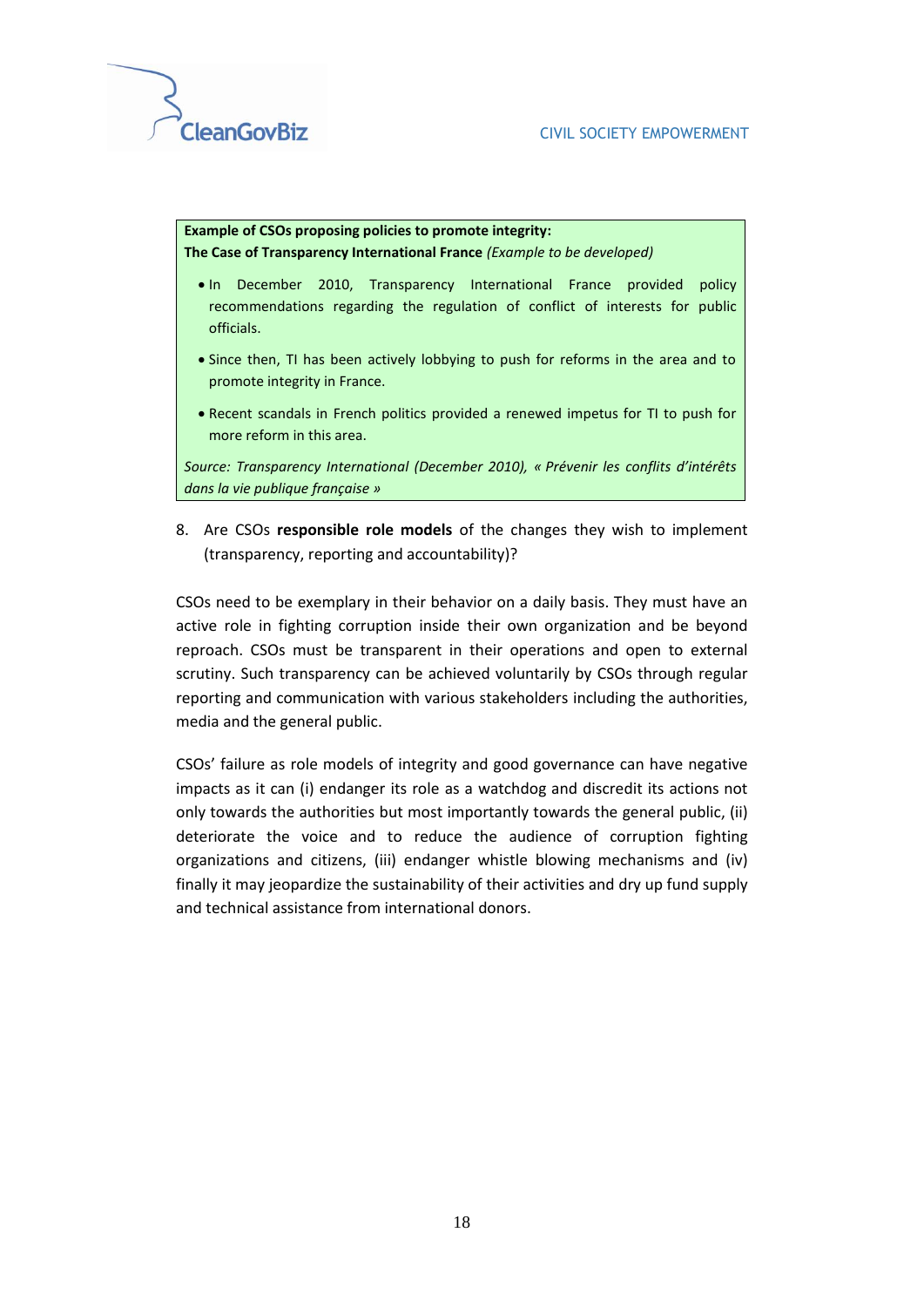

#### **Example of NGO accountability and transparency initiatives: The INGO Accountability Charter**

The International Non-Governmental (INGO) Accountability Charter was launched in 2006 by eleven leading international NGOs (including Amnesty International, CARE, ActionAid, CIVICUS, Greenpeace, OXFAM, and Transparency International) as a voluntary self-regulating initiative that defines common values, policies and practices. It is considered one of the strongest initiatives in terms of assurance mechanism (Obrecht, Hammer and Laybourn 2012).

The INGO Accountability Charter is a statement of principles that promote transparency and accountability both internally and externally through a number of provisions that cover issues such as respect of human rights, political and financial independence, responsible advocacy, participatory and effective programmes, nondiscrimination, transparency in reporting activities, accuracy of information, good governance, professional and ethical fundraising. Signatory NGOs commit themselves to gradually apply the Charter's provisions to all their programmes, conduct annual independent fiscal audits and submit annual compliance reports, which are reviewed by an independent panel whose assessment is made publicly available. For additional information, see:

<http://www.ingoaccountabilitycharter.org/about-the-charter/>

*Source: Anti-corruption Resource centre*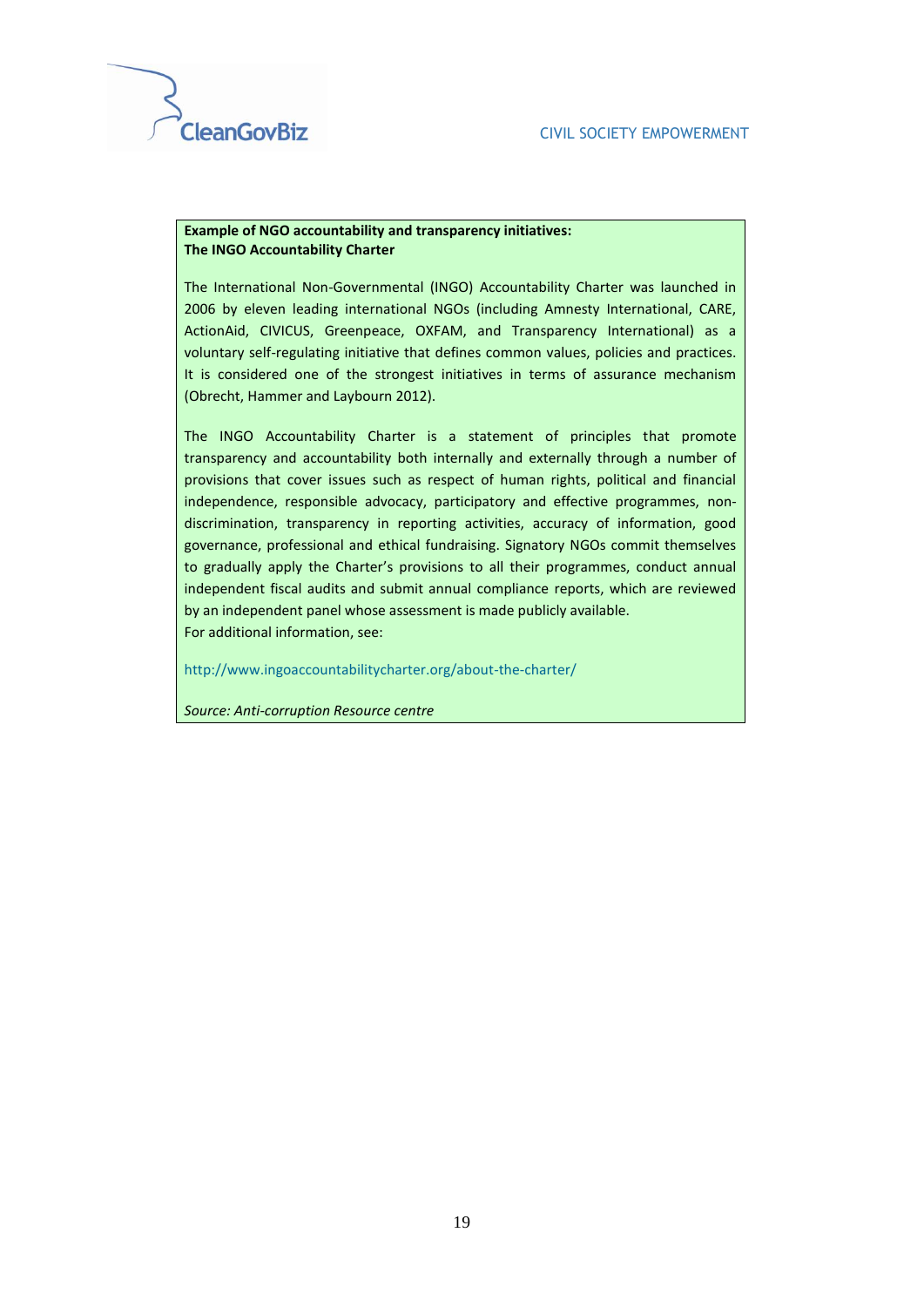

#### CIVIL SOCIETY EMPOWERMENT

## **INSTRUMENTS AND STANDARDS**

UN Convention Against Corruption, Article 13 <http://www.unodc.org/unodc/en/treaties/CAC/>

## **TOOLS, GUIDANCE, MANUALS**

The Corruption Fighters' Tool Kit from TI: a compendium of practical civil society anti-corruption experiences described in concrete and accessible language [www.transparency.org/tools/e\\_toolkit](http://www.transparency.org/tools/e_toolkit)

UNODC Anti-Corruption Tool Kit [www.unodc.org/pdf/crime/toolkit/f1tof7.pdf](http://www.unodc.org/pdf/crime/toolkit/f1tof7.pdf)

Further Transparency International Tools and Initiatives [www.transparency.org/tools](http://www.transparency.org/tools)

U4 Anti-Corruption Resource Centre: (several publications) UNCAC and the participation of NGOs in the fight against corruption [www.u4.no/helpdesk/helpdesk/query.cfm?id=162](http://www.u4.no/helpdesk/helpdesk/query.cfm?id=162)

World Bank on civil society in Anticorruption: [go.worldbank.org/NULF579BT0](http://go.worldbank.org/NULF579BT0)

OECD Public Management Policy Brief: Engaging Citizens in Policy-making: Information, consultation and Public participation [www.oecd.org/governance/public-innovation/2384040.pdf](http://www.oecd.org/governance/public-innovation/2384040.pdf)

*OECD Principles for Open and Inclusive Policy Making (2010)* [www.oecd.org/gov/46560128.pdf](http://www.oecd.org/gov/46560128.pdf)

OECD Focus on Citizens: Public Engagement for Better Policy and Services [www.oecd.org/fr/gov/focusoncitizenspublicengagementforbetterpolicyandservic](http://www.oecd.org/fr/gov/focusoncitizenspublicengagementforbetterpolicyandservices.htm) [es.htm](http://www.oecd.org/fr/gov/focusoncitizenspublicengagementforbetterpolicyandservices.htm)

UNPAN – Citizen engagement to enhance accountability and prevent corruption in the provision of public services in OECD countries – by Beatriz Sanz Corella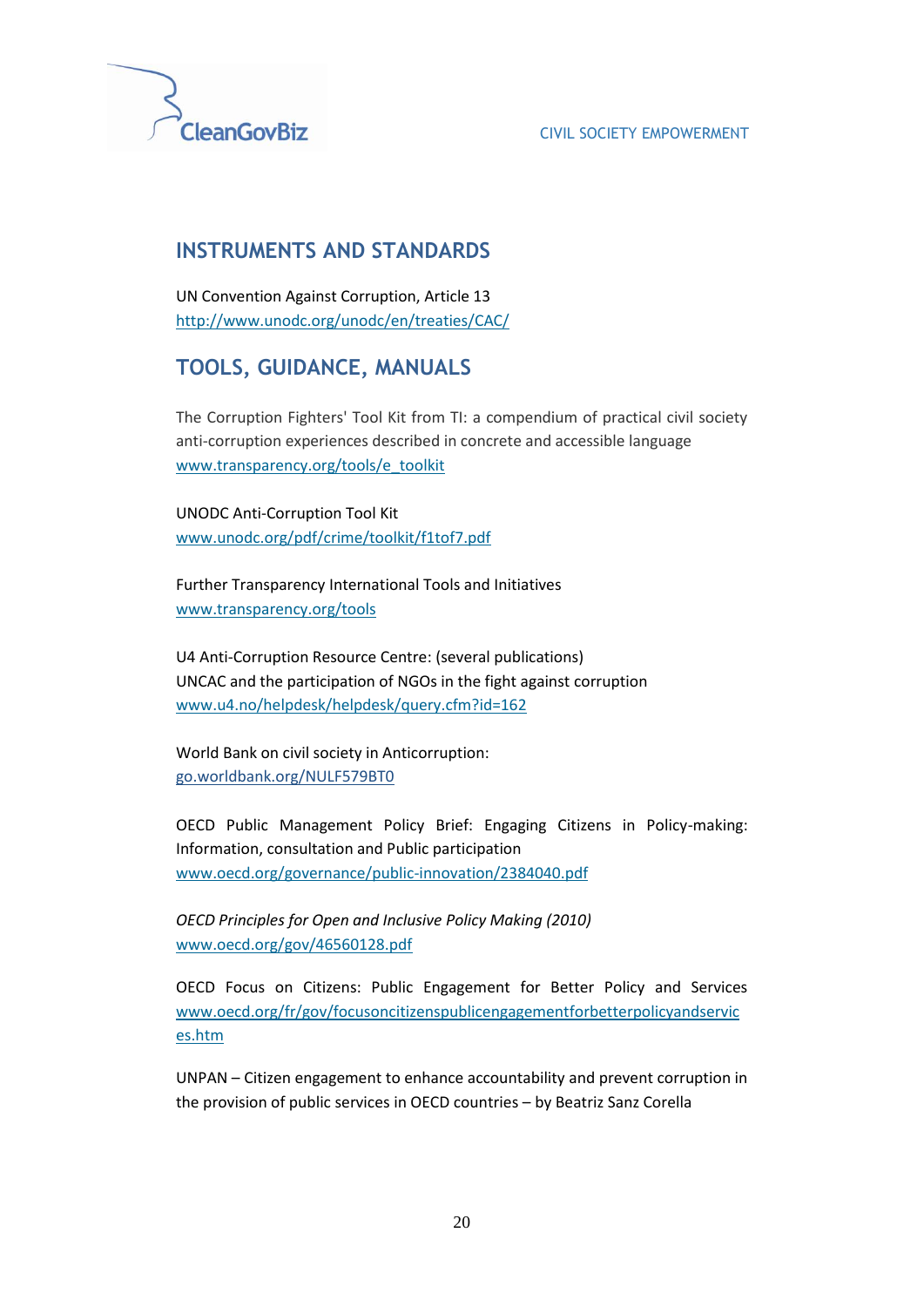

#### [unpan1.un.org/intradoc/groups/public/documents/UN-](http://unpan1.un.org/intradoc/groups/public/documents/UN-DPADM/UNPAN047621.pdf)[DPADM/UNPAN047621.pdf](http://unpan1.un.org/intradoc/groups/public/documents/UN-DPADM/UNPAN047621.pdf)

## **REVIEWS, CASE STUDIES**

The Experience of Civil Society as an Anticorruption Actor in East Central Europe (Romanian Academic Society and Hertie School of Governance) [www.againstcorruption.eu/uploads/rapoarte\\_finale\\_PDF/The-Experience-of-Civil-](http://www.againstcorruption.eu/uploads/rapoarte_finale_PDF/The-Experience-of-Civil-Society-as-an-Anticorruption-Actor-in-East-Central-Europe.pdf)[Society-as-an-Anticorruption-Actor-in-East-Central-Europe.pdf](http://www.againstcorruption.eu/uploads/rapoarte_finale_PDF/The-Experience-of-Civil-Society-as-an-Anticorruption-Actor-in-East-Central-Europe.pdf)

OECD/AfDB (2012), "Stocktaking of Business Integrity and Anti-Bribery Legislation, Policies and Practices in Twenty African Countries [www.oecd-ilibrary.org/governance/stocktaking-of-business-integrity-and-anti](http://www.oecd-ilibrary.org/governance/stocktaking-of-business-integrity-and-anti-bribery-legislation-policies-and-practices-in-twenty-african-countries_9789264169586-en;jsessionid=42pig8a49m91.x-oecd-live-01)[bribery-legislation-policies-and-practices-in-twenty-african](http://www.oecd-ilibrary.org/governance/stocktaking-of-business-integrity-and-anti-bribery-legislation-policies-and-practices-in-twenty-african-countries_9789264169586-en;jsessionid=42pig8a49m91.x-oecd-live-01)[countries\\_9789264169586-en;jsessionid=42pig8a49m91.x-oecd-live-01](http://www.oecd-ilibrary.org/governance/stocktaking-of-business-integrity-and-anti-bribery-legislation-policies-and-practices-in-twenty-african-countries_9789264169586-en;jsessionid=42pig8a49m91.x-oecd-live-01)

*Yves Zamboni (2007) "Participatory Budgeting and Local Governance: An Evidence-Based Evaluation of Participatory Budgeting Experiences in Brazil"* [http://siteresources.worldbank.org/INTRANETSOCIALDEVELOPMENT/Resources/Z](http://siteresources.worldbank.org/INTRANETSOCIALDEVELOPMENT/Resources/Zamboni.pdf) [amboni.pdf](http://siteresources.worldbank.org/INTRANETSOCIALDEVELOPMENT/Resources/Zamboni.pdf)

*RAPID Case Study by Dimitrova (2005) and www.anticorruption.bg Barker, A: Co-production of local service. LARCI (2010) McNeil and Muvumba, 2006*